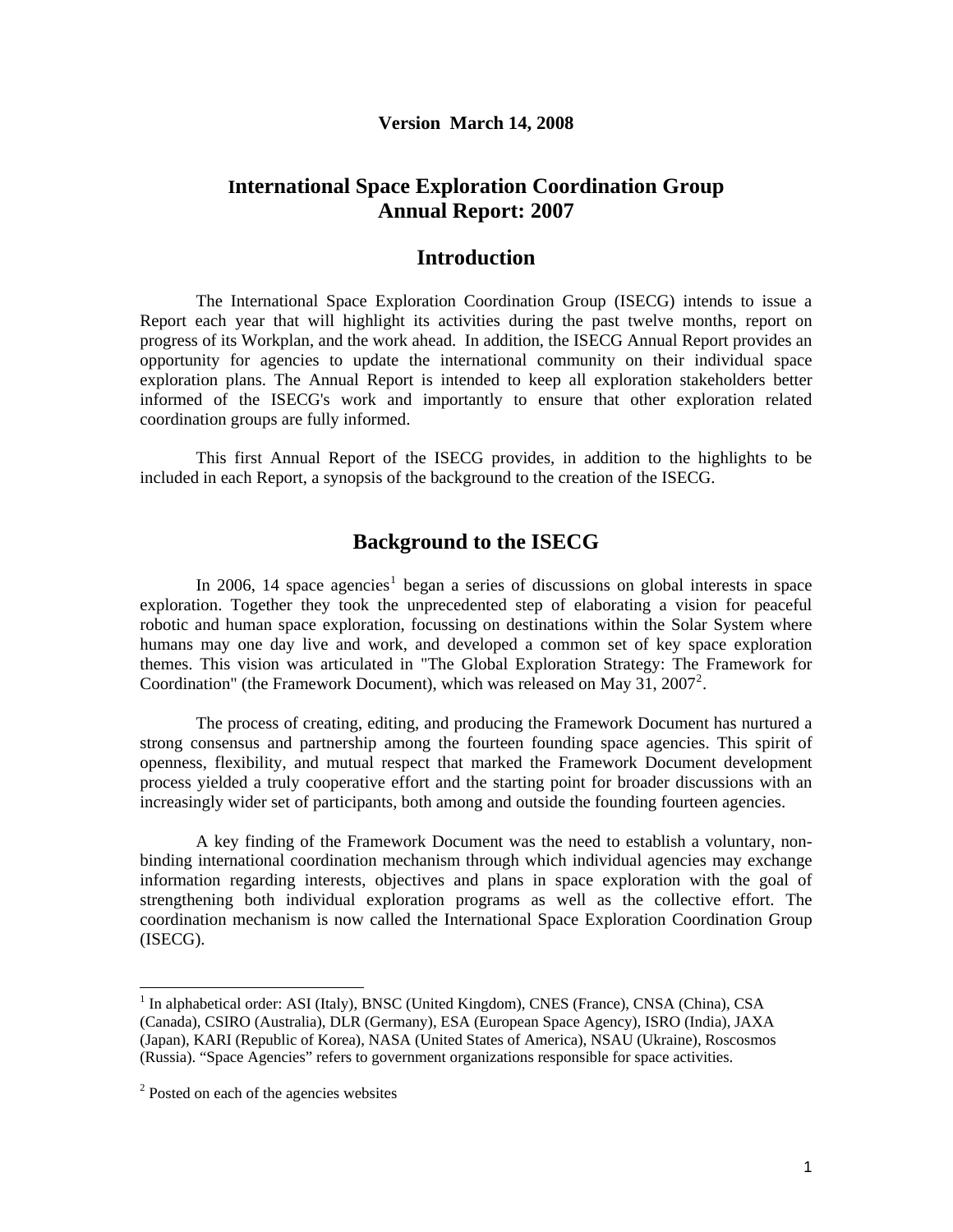It is important to note that the Framework Document was clear concerning the Principles and Resulting Requirements that would govern the ISECG. The guiding Principles are:

- Open and Inclusive
- Flexible and Evolutionary
- Effective
- Mutual Interest

 It is acknowledged that the ISECG may evolve incrementally, as required, to meet the changing needs of the Participating Agencies. It is further agreed that the ISECG is open to space agencies which have or are developing space exploration capabilities for peaceful purposes, and which have a vested interest to participate in the strategic coordination process for space exploration. In sum it is not an exclusive club of the fourteen agencies that developed the Framework Document. The ISECG will work in accordance with an agreed Workplan that will be periodically up-dated as new activities are identified, with concrete "deliverables". Also, it is not the intent of the ISECG to either duplicate the work or govern the work of other exploration coordination groups, for example the International Mars Exploration Working Group (IMEWG) or the International Lunar Exploration Working Group (ILEWG), but rather to "work with" these, and other groups to ensure that ISECG Workplan activities are being covered.

 The Terms of Reference for the ISECG were developed and agreed by the beginning of the ISECG's first meeting that was held in Berlin November 6-7, 2007. The meeting was co-chaired by DLR and ESA with twelve of the original fourteen agencies, which developed the Framework Document, participating<sup>[3](#page-1-0)</sup>.

# **Report of the 1st Meeting of the ISECG**

 The first meeting of the ISECG dealt with necessary administrative matters including a discussion of the creation of a secretariat. For the purposes of this Annual Report we will focus on the three topics that will be of interest to a broader readership.

### Relationship with existing working groups:

 A comprehensive overview of existing international working groups, committees and organisations, with relevance to exploration was presented by NASA. As a result of the discussion all participants understand that ISECG will not try to coordinate other groups but shall take advantage of already existing information and expert assistance if required to accomplish the objectives of the ISECG.

#### Space Agencies Exploration Plans:

l

 Each agency present provided an overview of their exploration activities. It was decided that the Annual Report should include a one-page summary from each ISECG participating agency covering: Exploration Highlights, Recent-Past Significant Events/Milestones (missions launched, studies initiated etc), Upcoming Significant Events/Milestones. Annex I to this Annual Report provides the first edition of the Space Agencies Exploration Activities.

<span id="page-1-0"></span><sup>3</sup> ASI, BNSC, CNES, CNSA, CSA, CSIRO, DLR, ESA, JAXA, NASA, NSAU, ROSCOSMOS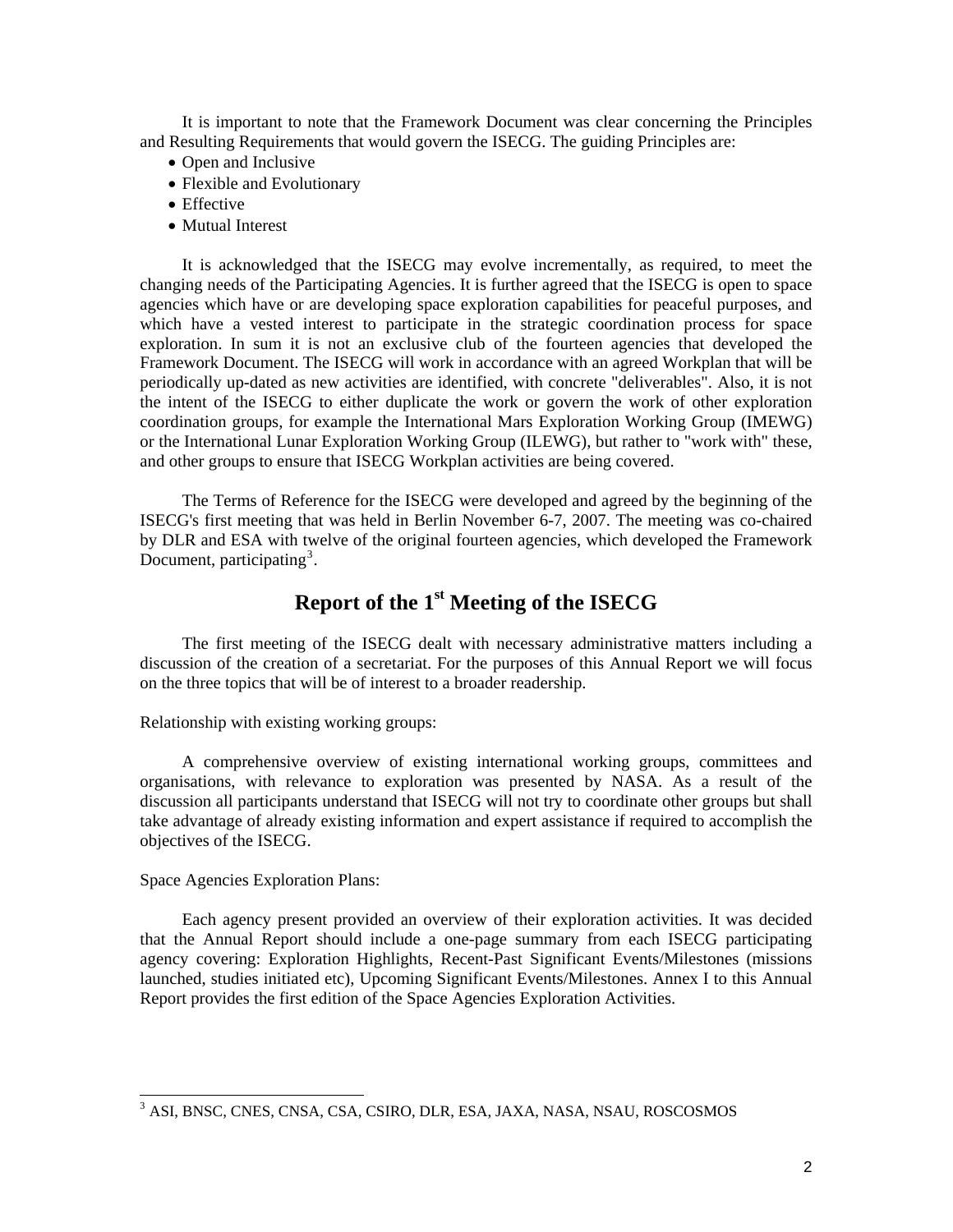#### ISECG Workplan:

 After a collection of various proposals and clarification of their content, a general debate took place about the role of ISECG and its awareness within the agencies and externally. It was clarified that the work plan shall lead to concrete products and deliverables, which demonstrate the "fruitfulness" of international coordination.

 The Workplan was further refined after the Berlin meeting with a final Workplan being accepted by the ISECG in January 2008. Highlights of the 2008 Workplan are given below.

# **ISECG Workplan 2008**

The Terms of Reference for the ISECG state that the scope of the ISECG activities will be broad and strategic. The ISECG will focus on developing non-binding findings, recommendations and other outputs as necessary for use by Participating Agencies.

The Terms of Reference also list areas of activity for initial consideration by the ISECG

as:

- identification of standards to promote interoperability;
- methods for sharing scientific data and related analyses;
- identification of common services, allowing for the development of shared infrastructures;
- mechanism(s) to allow the provision of payload opportunities;
- ways and means to include broader future participation in the planning and coordination process;
- assessment of the requirements for any relevant international legal agreements; and.
- development of a common international exploration coordination tool to enhance the implementation of the coordination process.

## **Specific Actions for 2008**

The following specific actions have been identified for 2008:

- Development of recommendations regarding lunar infrastructure standards facilitating interoperability through establishment of a working group.
- Development of Prototype version of the INTERnational Space Exploration Coordination Tool (INTERSECT)
- Enhancement of public engagement
- Establishment of working relationships with relevant existing international working groups/ organisations.
- Development of an annual report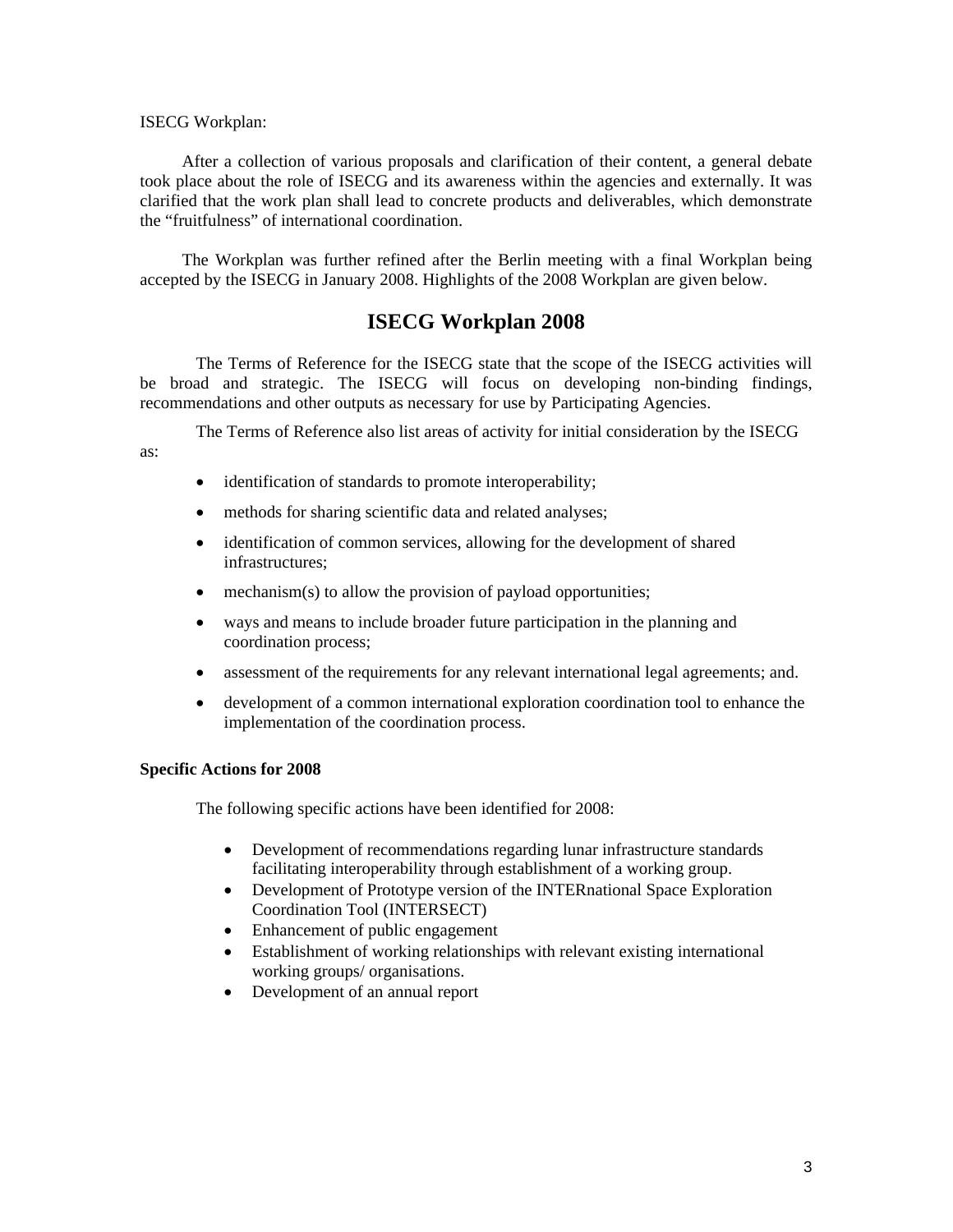## **Lunar Infrastructure Standards**

The objective of this activity is to identify high-priority lunar exploration element interfaces recommended to be common that would maximise opportunities for international cooperation in an open architecture environment.

## **INTERSECT**

International Space Exploration Coordination Tool. The "intersection" of the world's exploration plans. INTERSECT is perhaps at the core of ISECG work. It is this tool/database that will best help to identify areas for cooperation in the implementation of the Global Exploration Strategy.

A special team of ISECG members will focus their work during 2008 on the development of a prototype of INTERSECT that will provide integrated and validated information on international space exploration plans (roadmap view), associated exploration capabilities and systems (architecture view) and related exploration goals (interests view).

### **Public Engagement**

The goal is for a Working Group to develop key elements for public engagement that would be useful for participating Agencies to promote exploration.

#### **Relationships with existing international organisations and working groups**

The objective is to establish a working relationship with relevant existing international working groups of mutual benefit through

- Informing existing groups of the existence of ISECG, its mandate and activities
- Acquiring a better knowledge of the activities of existing groups
- Initiating collaborative activities, as appropriate.

A number or areas have already been identified which are of particular relevance for the objectives of ISECG and which would greatly benefit from close contact between ISECG and existing working groups. Examples of such activities include:

- Development of exploration data archiving and distribution standards: The objective of this activity is to expand standardisation efforts for data archiving and distribution from space science to the exploration community to ensure accessibility of data among participating Agencies. Related issues are currently addressed by the International Planetary Data Alliance.
- Development of standards to support space exploration communications interoperability: The objective of this activity is to monitor progress from those agencies actively planning spacecraft beyond Low Earth Orbit (ESA, CNSA, ISRO, JAXA, NASA and Roscosmos) to continue the Space Interoperability dialogue that occurred on October 27, 2007. Further advantage shall be taken from ground infrastructures suited for deep space communications. Working groups dealing with related issues are the Space Frequency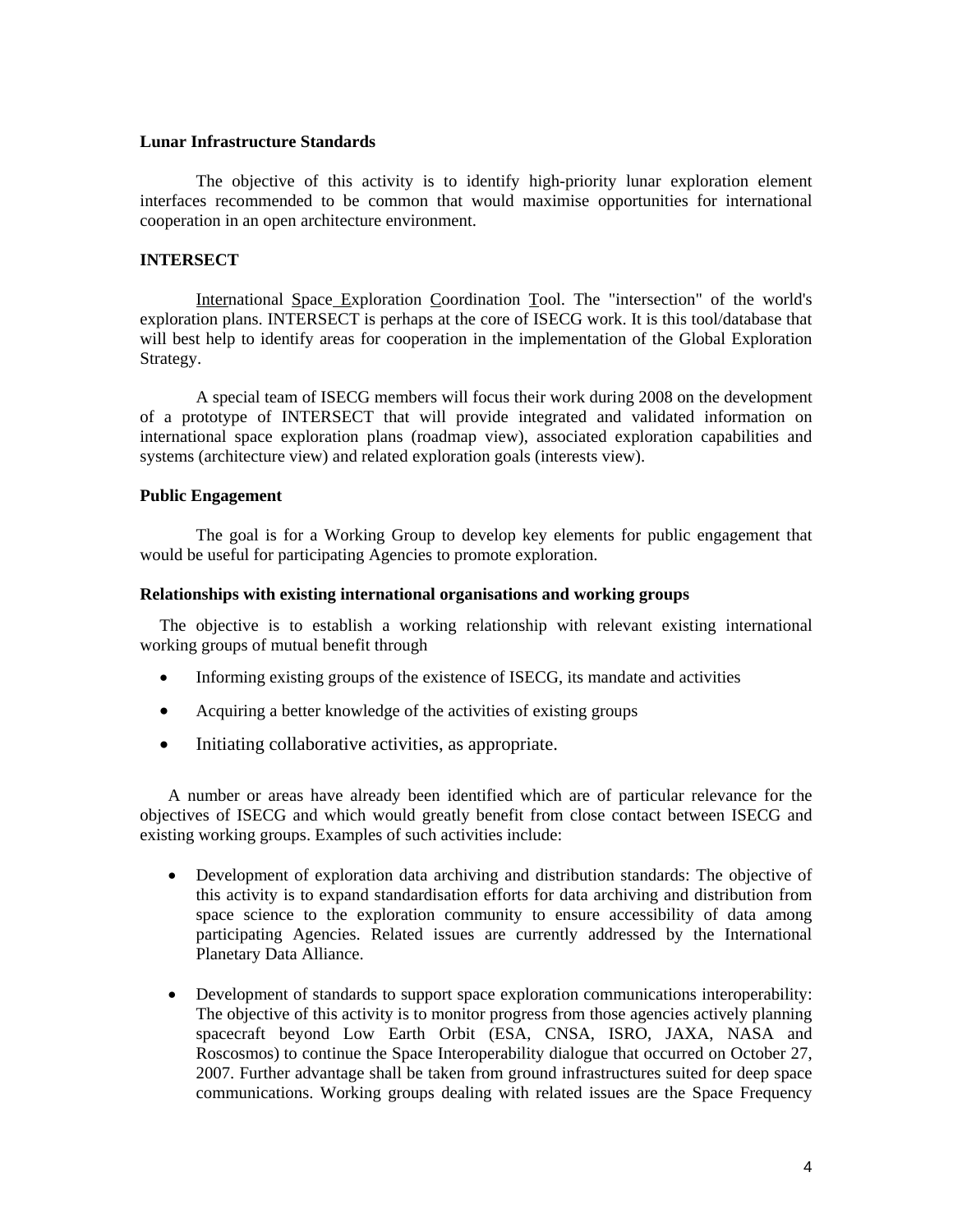Coordination Group, the Interagency Operations Advisory Group and the Consultative Committee on Space Data Systems.

• Development of a common lunar cartographic reference system: The objective is to define a common lunar reference system by the end of 2008. Working groups dealing with related issues are the International Lunar Exploration Working Group, the International Astronomical Union (IAU)/IAG Cartographic Working Group and the Interplanetary Planetary Data Alliance (IPDA).

#### **Agency Initiatives in Support of Future ISECG Activities**

The ISECG is also discussing agency initiatives which may lead to ISECG activities in the future.

One such initiative on "Code-Sharing Payloads and Related Mediation Mechanism" has been presented at the  $1<sup>st</sup>$  ISECG meeting by JAXA. The major objective of this proposal is to develop a mechanism which facilitates and regulates the exchange of space exploration mission payload opportunities between Agencies.

While the objectives of this activity are promising, further work is required for the preparation of a future ISECG activity proposal. This idea will be therefore be discussed within ISECG during 2008 with the objective to develop a consolidated proposal for future consideration and implementation. Status presentations on this activity will be made at the ISECG meetings planned for 2008.

## **Outlook**

The ISECG has set the stage for a truly cooperative effort and the starting point for broader discussions with an increasingly wider set of participants.

The ISECG Workplan is pragmatic and its products will make a major contribution to the furtherance of a robust international cooperative space exploration program, with a particular emphasis on those destinations in the Solar System where humans may one day live and work (i.e. the Moon and Mars).

Most agencies' exploration plans are in formation thus we have a unique opportunity to help coordinate these plans such that we can collectively achieve a more robust and rewarding space exploration program.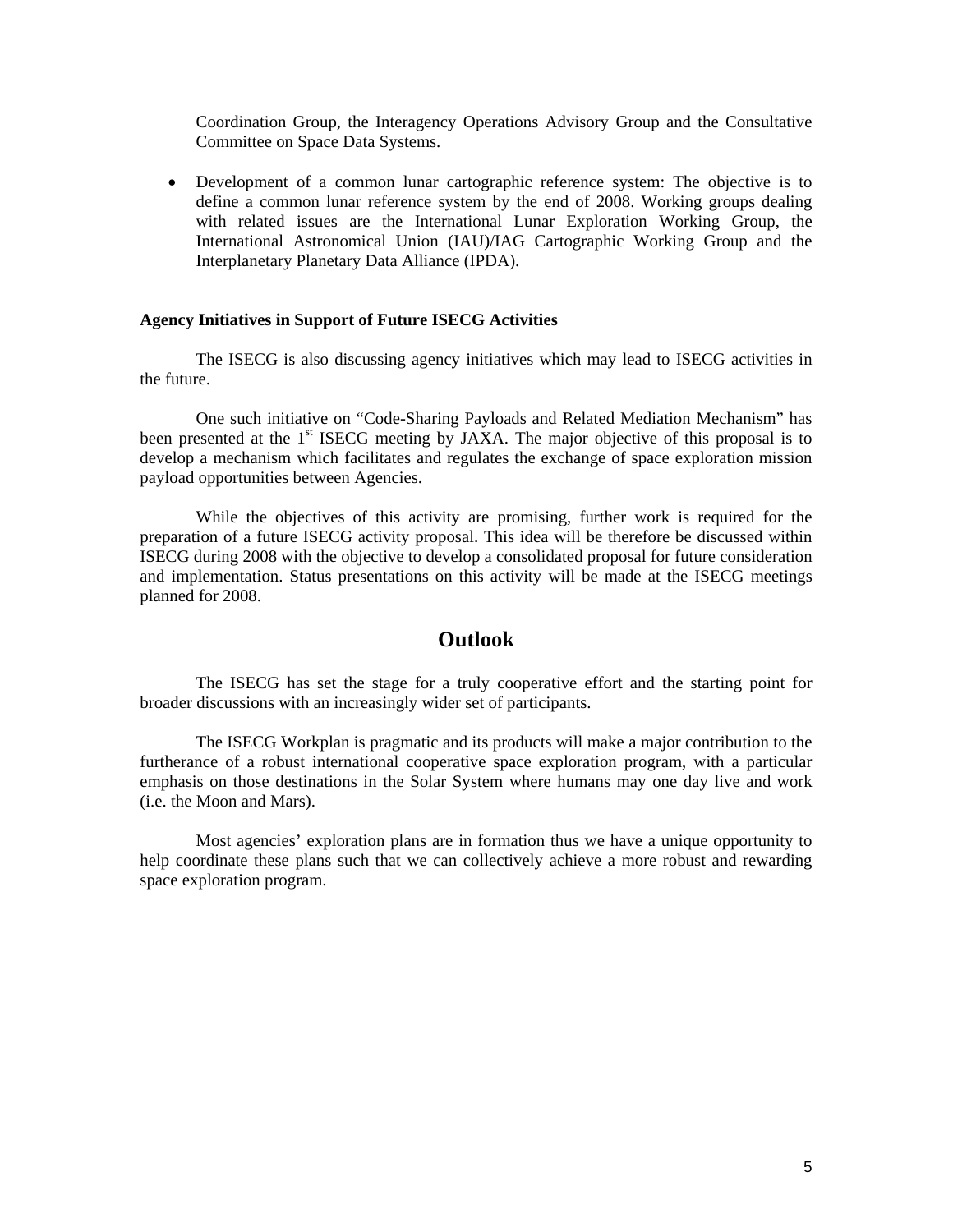# **ANNEX I**

# **HIGHLIGHTS of SPACE AGENCIES' EXPLORATION ACTIVITIES**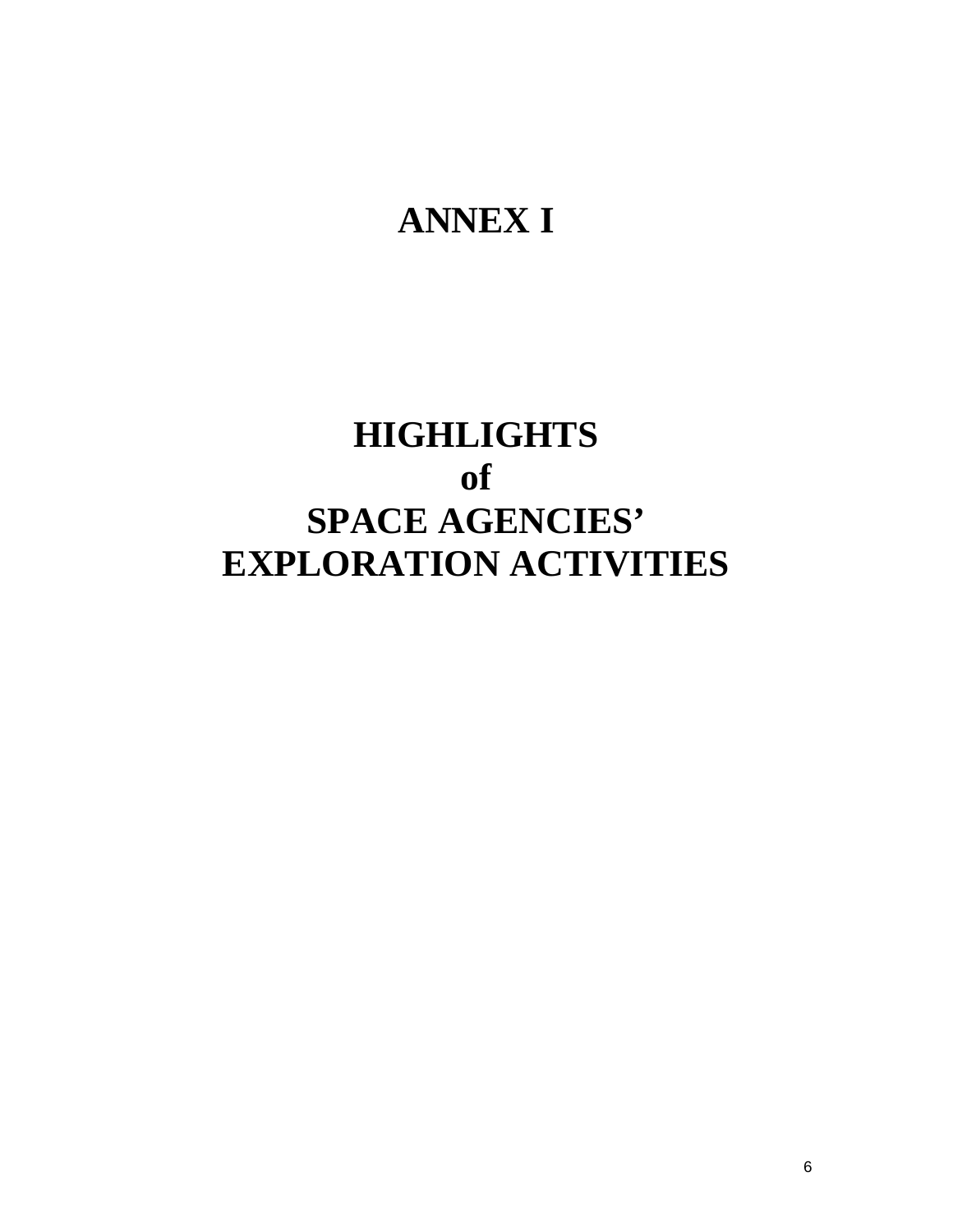# **ASI/Italy Exploration Highlights**

## **Introduction**

The year 2007 has been characterized by several events related to Exploration, both robotic and human, among which it is worthwhile to mention the STS120 flight with on-board the European Astronaut of Italian nationality Paolo Nespoli and the Node 2 in the Shuttle Cargo Bay. Node 2 is an ESA contribution to the ISS and it has been developed in Italy (Thales Alenia Space – Italy) under ASI management**.** Another important achievement has been the launch of the NASA Discovery mission Dawn towards the asteroids Vesta and Ceres with on-board the Vis-IR mapping spectrometer VIR, entirely designed and developed in Italy (INAF and Galileo Avionica S.p.A.). Many other achievements were reached and are reported with more details hereafter.

#### **Past significant events and missions**

Hereafter are reported the significant events related to exploration during the past year:

### *Human exploration*

- o Esperia mission (STS120) with on-board P. Nespoli and Node 2, which is a pressurized module attached now to the ISS and to which Columbus and Kibo laboratories will be attached. The Esperia mission derives from the so-called MPLM NASA-ASI agreement where ASI provided to NASA 3 MPLM modules for ISS and NASA provided ASI 6 astronauts flights and utilization resources on the Station, including astronaut time**.**
- o Participation as the main European contributor to the joint ESA-Roscomos preparatory study and breadboarding on CSTS (Crew Space Transportation System).
- o Life Support System activities (CAB Controllo Ambientale Biorigenerativo).
- o Conclusion of the Phase B1 activity related to inflatable modules for ISS and/or planetary exploration for what concerns requirements definition.

#### *Robotic exploration*

- o Dawn launch with on-board the VIR instrument.
- o Operations, data acquisition and analysis of Italian instruments on-board Mars Express (MARSIS and PFS) and NASA MRO mission (SHARAD).
- o Together with European partners, phase B1 of ExoMars (Prime Contractor TAS-I) and activities related to P/Ls development (4 instruments plus contribution to other 5).
- o Development of 2 P/Ls for the Russian Phobos Grunt mission plus contribution to another one.
- o Initiation of a joint mission study together with JAXA to assess the feasibility to launch the Hayabusa-2 mission with the VEGA launch vehicle.

#### *Earth based activities*

o Development of a field infrastructure in Morocco for field testing for robotic Mars exploration technologies (rovers mobility/long distance traverses, navigation, remote control, instruments operations, landing systems - procedures, technologies).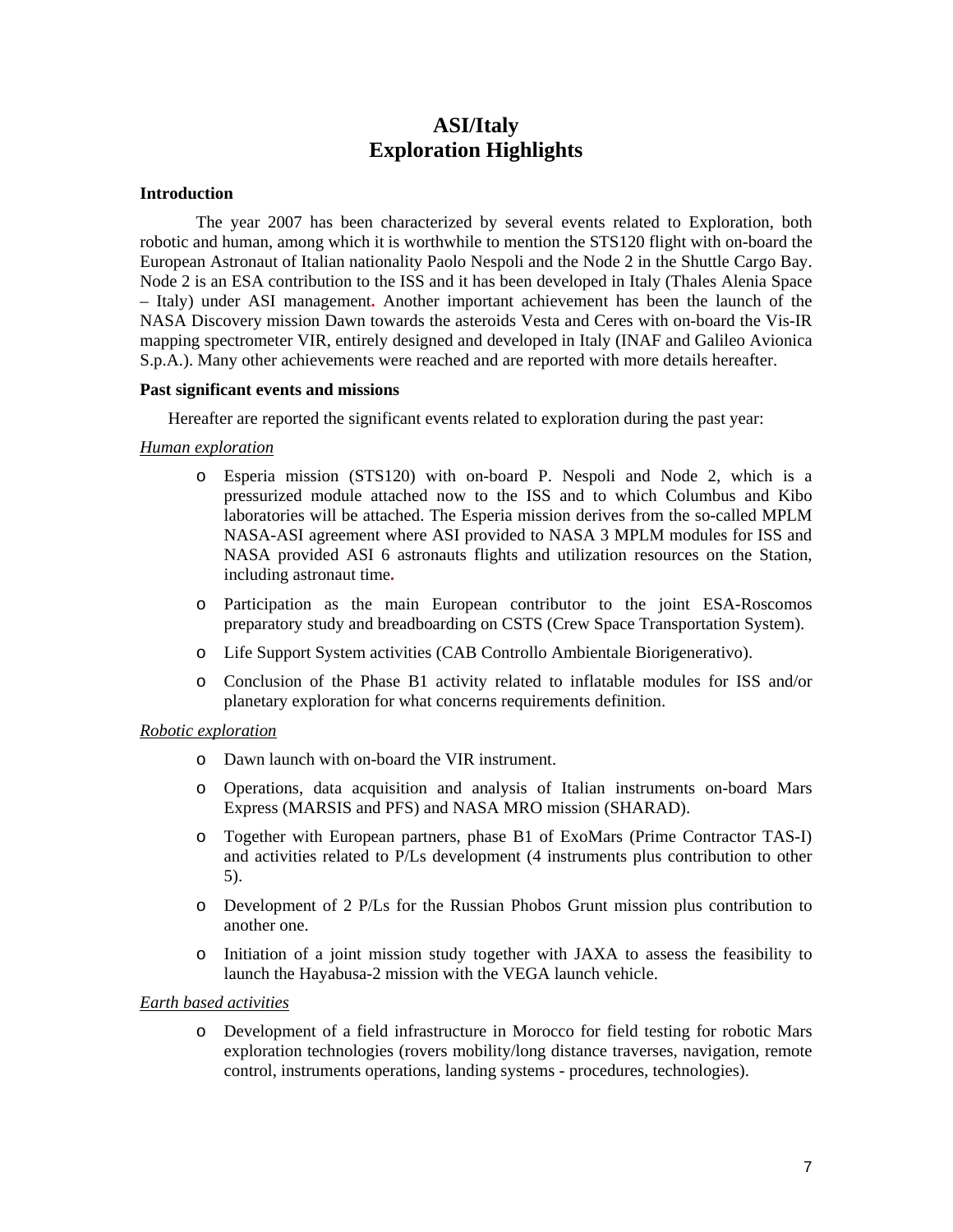- o Strong participation to the ESA Aurora Core Programme (architecture studies, MSR preparation studies, and activities related to general exploration technologies and preparation for Lunar exploration).
- o Development of a Martian GIS.
- o Completion of the 16 Moon studies to develop an Italian vision for Moon Exploration (draft roadmap available).
- o Organization of the  $3<sup>rd</sup>$  Spineto meeting (May), of the  $2<sup>nd</sup>$  Conference on Mars Analogues together with CSA (June) and of the  $9<sup>th</sup>$  ILEWG Conference in Sorrento (October).
- o Participation to the GES activities, IMEWG activities (in particular the MSR WG activities).

## **Upcoming events**

2008 will be an important year for Italy, as for the other ESA member states, because of the Ministerial Council scheduled in November where important decisions will be taken for future missions and programmes. Also at national level, new programmes should start once the results of the 2007 AOs issued by the Agency towards the national community will be known. The AOs were three, dealing with small missions, missions of opportunity and new technologies. In this context and in parallel to the continuation of the on-going activities, Italy will focus its attention on the following programmes:

In the ESA framework:

- o Aurora: ExoMars (PDR scheduled by mid 2008), NEXT (technology precursor mission of MSR) and the technological studies and R&D activities aiming at preparing MSR.
- o Eurobot: a programme of ground testing for robotic systems for orbital and planetary scenarios to which Italy will strongly participate within the framework of Aurora.
- o CSTS and related space transportation programmes such as EXPERT (flight test bed designed to provide high quality data on the critical aerothermodynamic phenomena during hypersonic flight) and IBDM (International Berthing and Docking Mechanisms). Other initiatives will be undertaken such as:
	- Development of a Mars Telecom Orbiter to be launched in time for ExoMars TLC and future landed assets on Mars if partners in ESA or outside ESA are available to contribute.
	- Decision will be taken whether or not fly a demonstrator mission for an inflatable module.
	- Decision related to the participation to Hayabusa-2 based on the results of the ASI-JAXA joint study.

#### **Conclusion**

Italy is strongly involved in Exploration, both human and robotic. Currently our main objective is the Mars Sample Return mission. At the same time, we are still aiming at enhancing our expertise in the following fields: robotics systems, pressurized modules and life support systems, to acquire new technologies for space transportation with a particular interest for reentry technologies and to develop new capabilities such as the 70 m Sardinia Ka band antenna for DSN utilization.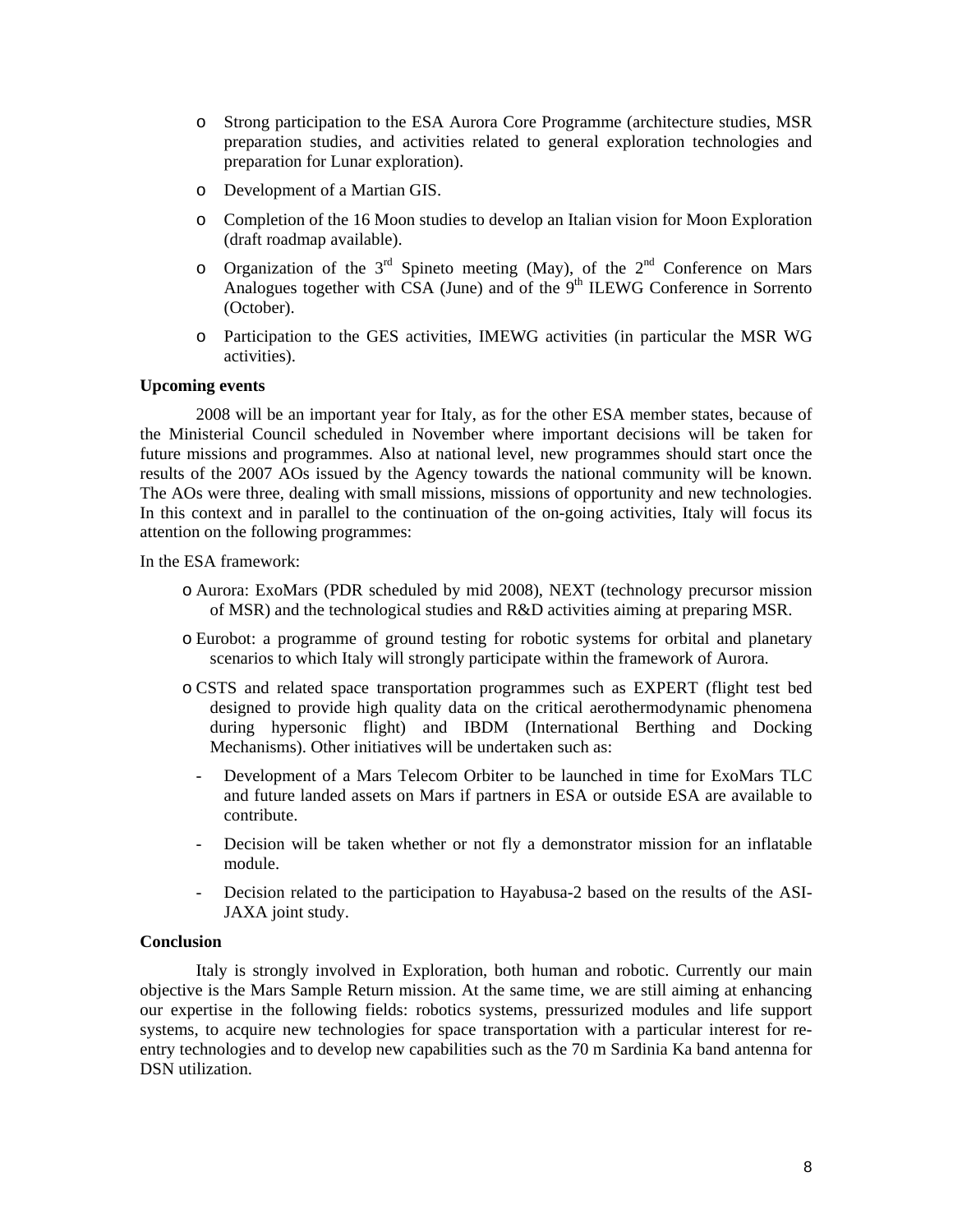# **BNSC/United Kingdom Exploration Highlights**

#### **Introduction**

The main thrust of the UK's exploration activities is through ESA's Aurora Programme. However, the UK is starting to address the wider opportunities presented by the GES by carrying out a review and embarking on detailed discussions with the US. Civil space activities in the UK are coordinated by the British National Space Centre (BNSC), a partnership of government bodies with active involvement in space. The partner responsible for space exploration is the Science and Technology Facilities Council (STFC).

#### **Highlights**

During 2007, in addition to its participation in the negotiations surrounding the agreement of the GES Framework for Coordination, the UK has carried out a detailed review of the opportunities presented by the increasing worldwide interest in exploration. The UK Space Exploration Working Group, a team of 23 experts in science, technology, commerce, education and media, considered the issues and made a series of 12 recommendations to BNSC in September 2007 (see [http://www.stfc.ac.uk/UKSEWG\)](http://www.stfc.ac.uk/UKSEWG). These propose an increasing involvement in exploration activities, including the use of both robots and humans.

BNSC has also been working closely with NASA, considering areas of lunar research on which to cooperate. A bilateral joint statement was signed in April 2007 and this led to the setting up of a Joint Working Group on lunar exploration. The final report of this group will be published early in 2008 and identifies possible programmes of joint activity. Possible joint activities could include the Moon Lightweight Interior and Telecoms Experiment (MoonLITE) mission which would see the deployment of a series of penetrators to conduct measurements on the Moon, and the joint development of science and technology needed for mid-term robotic and human exploration activities.

The vision described in the new *UK Civil Space Strategy 2008-2012 and Beyond*, published in February 2008 (see [http://www.bnsc.gov.uk](http://www.bnsc.gov.uk/)), demonstrates an increased commitment to space exploration. The actions it sets out include following up the Space Exploration Working Group report to formulate a programme of activities that can be proposed to government for funding (this is underway and a report is expected around the summer of 2008).

Following the report of the BNSC-NASA Joint Working Group, an international peerreview of the science case will be undertaken. If this is positive, it will then carry out a full mission study to provide a definitive cost estimate.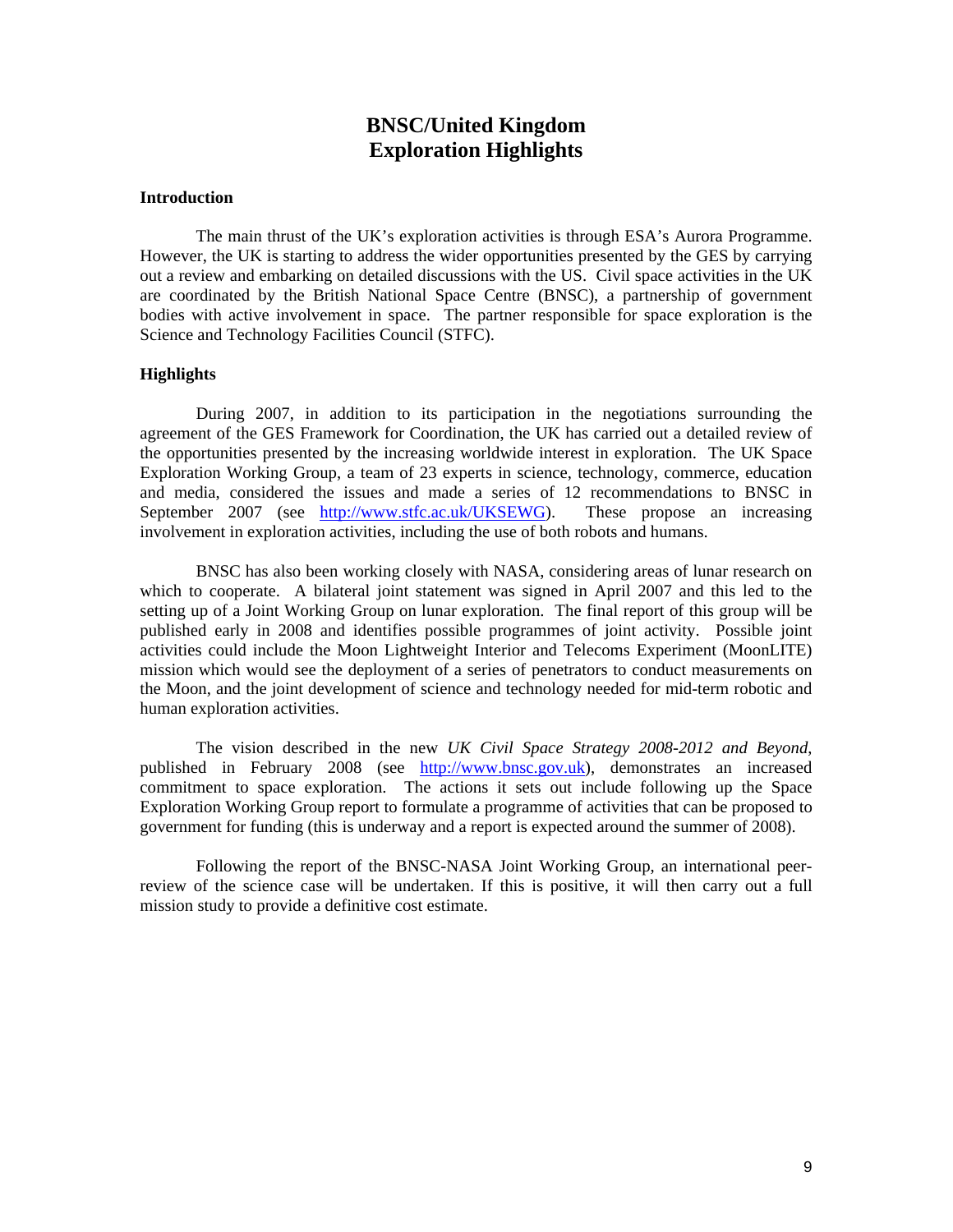# **CNES/France Exploration Highlights**

#### **Introduction**

 The main contribution of France to the exploration activities is through ESA's programs, mainly ISS and Aurora. However CNES is meanwhile developing complementary activities by providing instruments to the ESA's programs and by supporting the French scientific laboratories.

CNES is also playing a major role in setting up bilateral co operations with the main space faring countries in the framework of its "Multi lateral Program".

## **Highlights**

 The main event related to Exploration organised by CNES was the "French Exploration Workshop" which took place in October 2007 in Paris.

Up to that date the main activities of CNES on this topic consisted in internal reflections on potential strategies for France and Europe in the worldwide context. In 2005 CNES went already to the conclusion that Exploration must deal with both robotic and human activities and that a global vision should emerge under the form of "program of programs». Therefore CNES actively contributed to the finalisation of the Global Exploration Strategy by the International Group. The common GES document has been approved by CNES and presented to the Ministry in charge by May 2007. CNES also endorsed the terms of reference of the ISECG in November 2007.

For the "French Exploration Workshop" about 125 French scientists, engineers from industry and CNES, representatives of education, economy, social sciences and a few politicians convened for three days. They worked in parallel sessions on the same in advance prepared list of items and were invited to propose scenarios by quoting them. Here are the main conclusions:

- Exploration is driven essentially by science and innovation. However, other aspects such as education, public engagement , societal benefits are to be considered also.
- Science cannot just by itself justify Human space missions. The other driving forces for Exploration have to play a role.
- Mars is the most attractive destination and has high scientific value. However mission opportunities on the Moon should not be neglected.
- Europe should engage in a common and shared vision for Exploration
- Exploration is an international endeavour in which each country should be able to contribute in a coordinated manner, according to its own capabilities and its preferred choices
- In view of its sectors of excellence, Europe should engage mainly on robotic missions to Mars with the goal of returning Mars samples to the Earth in the frame of a cooperative program with NASA and others..
- Finally, France and Europe should invest in enabling technologies for Exploration.

Without question, the dominant highlight on Exploration in France was given very recently by the French President during his first speech on the French Space Policy (Kourou 02/11/08). Recognizing the importance of the GES he emphasised the French roadmap for Exploration, namely: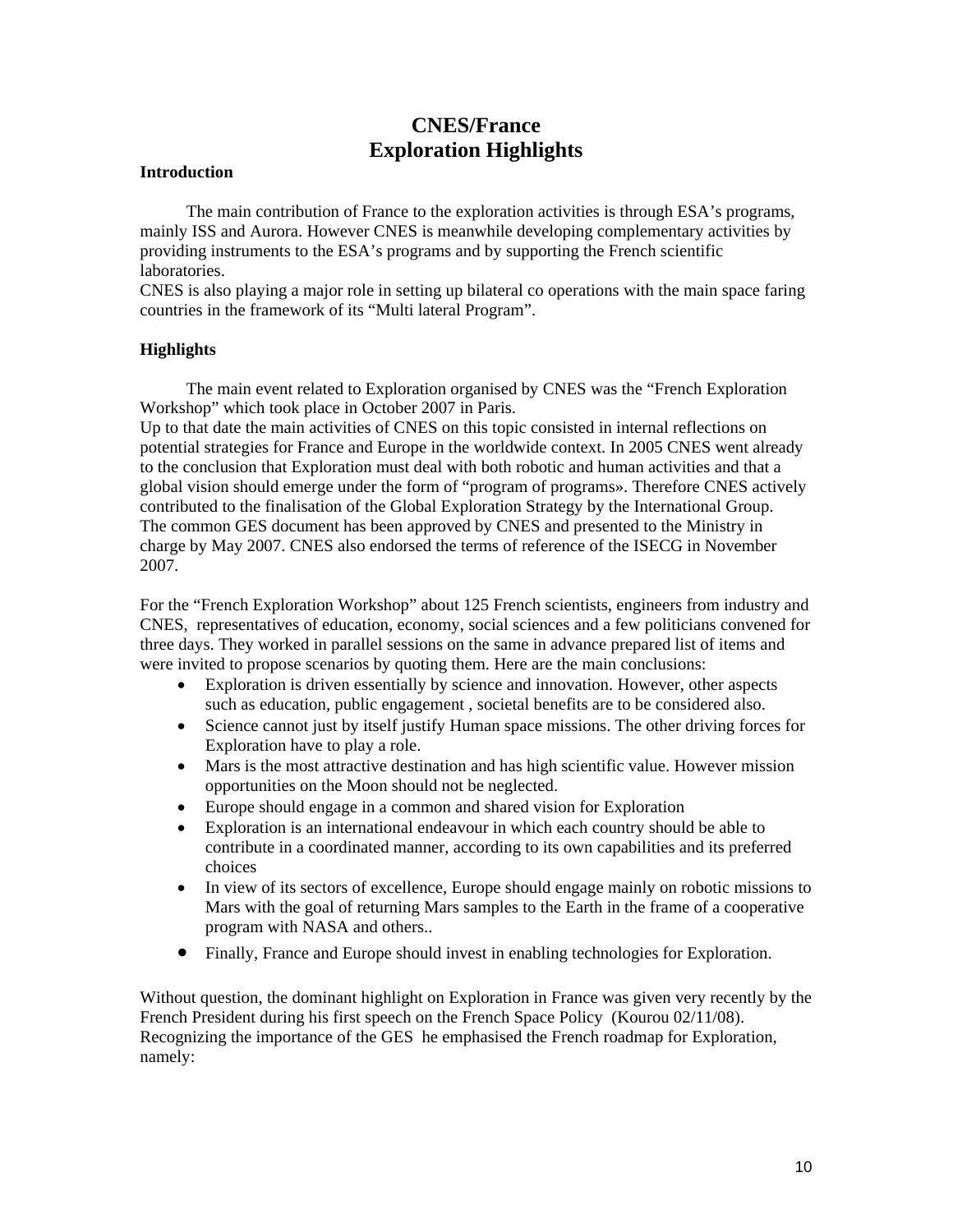*"The fundamental question facing France and its European partners is space exploration. The US has set out an ambitious vision to return to the Moon as a stepping stone to Mars. This vision requires us to make a choice.* 

*This is the most difficult choice and yet the most crucial for our space ambitions. I believe we cannot dispute the desire to extend our presence in the Universe as far as our technological prowess and the courage of pioneers will take us. Asked why he wanted to climb Mount Everest, the mountaineer George Mallory replied: "Because it is there". Because Mars is there and within reach using the technologies now at our disposal, we cannot turn down the chance to embark on this adventure.* 

*Although I am not an astronomer, I suppose that Earth seen from Mars must be barely larger than Mars seen from Earth. To those viewing Earth from distance, national rivalries and playing for prestige will seem trifling in comparison* 

*Let me be quite clear about this. I am convinced that space exploration has to be a global effort. It cannot be the sole preserve of any one nation. Each nation will be able to take part with its own capabilities, asset and preferred choices.* 

*Europe possesses sectors of excellence in robotic exploration, equipment transport and space technologies that are ready to exploit their talents for the benefit of all. These assets offer Europe the opportunity to play a pivotal role in this vast undertaking. I propose to our partners at ESA and in the European Union that we should work together to establish the framework for a dialogue with the US and other space powers to structure our efforts. If we can orchestrate this project to go to Mars, founded on mutual trust and interdependence, it will be real proof that the nations of our planet have reached maturity. This is an international project. The US has the financial strength, the engineering and scientific expertise and the political will, and has stated its readiness to proceed with this endeavour. It is certainly not Europe's role to try to imitate it or duplicate its efforts, and even less so to attempt alone in 2010 what the US first accomplished in the 1960s.* 

*Europe's role is to offer to form a responsible partnership, leveraging our respective strengths, to build a joint project. And naturally, other space powers with a real engineering and financial contribution to offer, and with a real desire to cooperate, could join the partnership."* 

 *Speech by the French President Sarkozy, Kourou, February 11. 2008*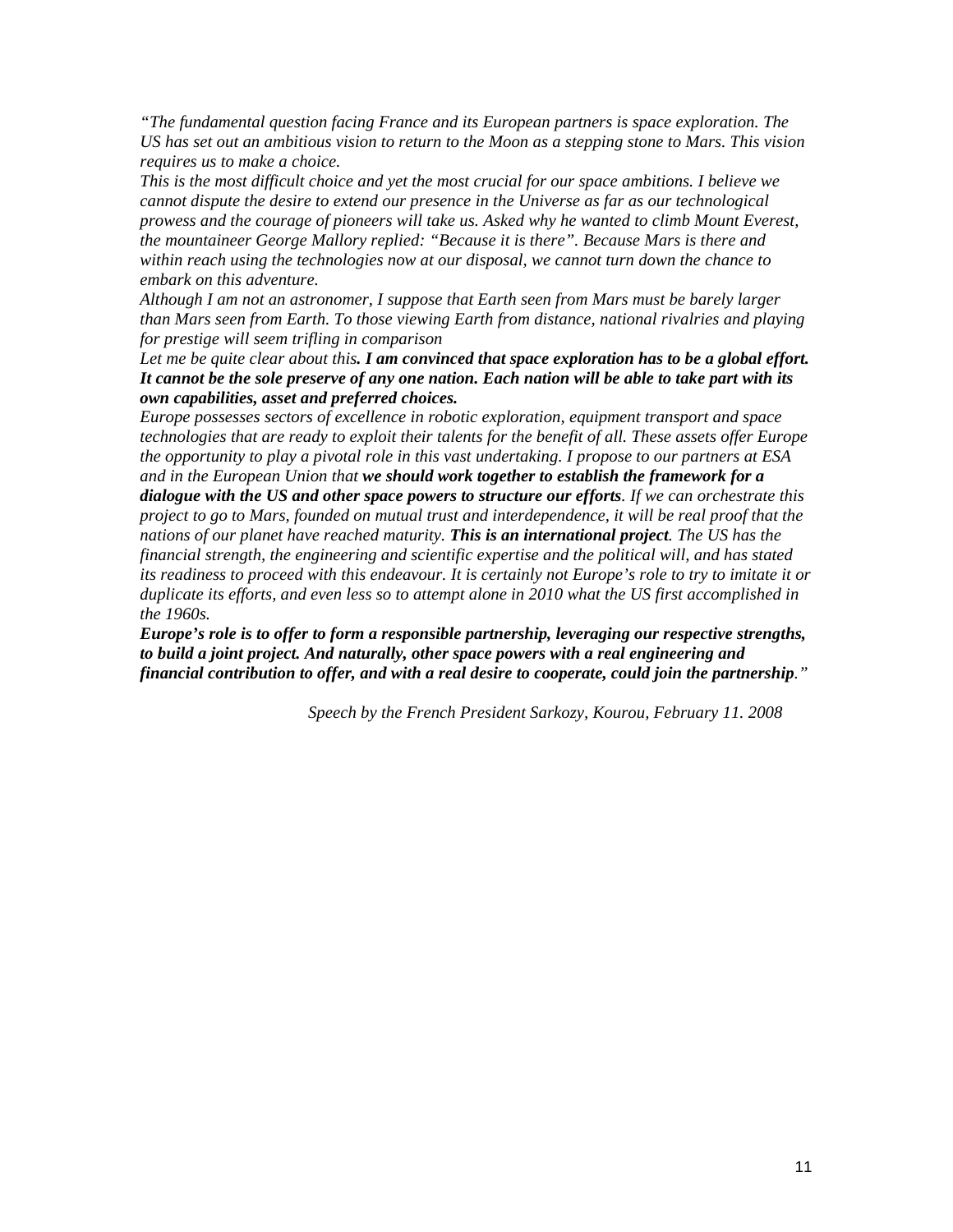# **CSA/Canada Exploration Highlights (DRAFT PENDING CSA APPROVAL)**

## **Introduction**

During 2007, the CSA participated in the development of the Global Exploration Strategy: The Framework For Coordination. CSA was also involved in the creation of the International Space Exploration Coordination Group (ISECG). In parallel, CSA has established an internal Exploration Steering Committee to review various options for Canadian contributions to the international space exploration effort.

## **Past significant events and missions in 2007**

- CSA has been actively involved in the assembly of ISS with its Canadarm2. This manipulator was critical in most of the assembly tasks.
- CSA contributed the meteorological station for the Mars Phoenix mission launched by NASA in August 2007 and to land on Mars in May 2008.
- In August 2007, Dave Williams was the thirteenth Canadian astronaut in space through his participation to the Space Shuttle Endeavour STS-118 mission.
- In September 2007, CSA issued a RFP to study various concepts to evaluate potential Canadian contributions to space exploration. The studies are categorised under:
	- o Canadian Moon Mobility System
	- o Other potential infrastructure contributions
	- o NASA Mars Science Orbiter potential payloads
	- o Science instruments for surface operation on the Moon
	- o Concepts for exploration sub-systems
	- o Medical autonomy
- CSA supported various experiments on the ISS including: research into astronaut cardiovascular and cerebrovascular issues, the study of astronaut perceptual motor deficits in space and an evaluation system to maintain and monitor ISS robotic operator performances.
- CSA continued to support actively the Canadian Analogue Research Network with a special emphasis on Devon Island in the Arctic.

## **Upcoming events in 2008**

- February ESA Columbus launch: includes a Canadian micro-gravity vibration isolation system for science experiments
- March Dextre launch: the last element of the Canadian Contribution to the ISS Mobile Servicing System is added to the ISS. Dextre is a two-arm manipulator capable of performing tasks requiring high precision.
- April: CSA will launch a number of exploration core activities to improve the test infrastructure and start prototyping activities. The objective is to bring potential Canadian technologies and instrument to TRL 5-6.
- July: CSA will host the second ISECG meeting in Montreal.
- End July: the 18 concept studies contracts on space exploration will be completed. The result of these studies will help CSA in evaluating different options to contribute to the international space exploration activities.

During 2008, CSA will launch a series of studies to evaluate potential Canadian contributions to missions proposed by other space agencies.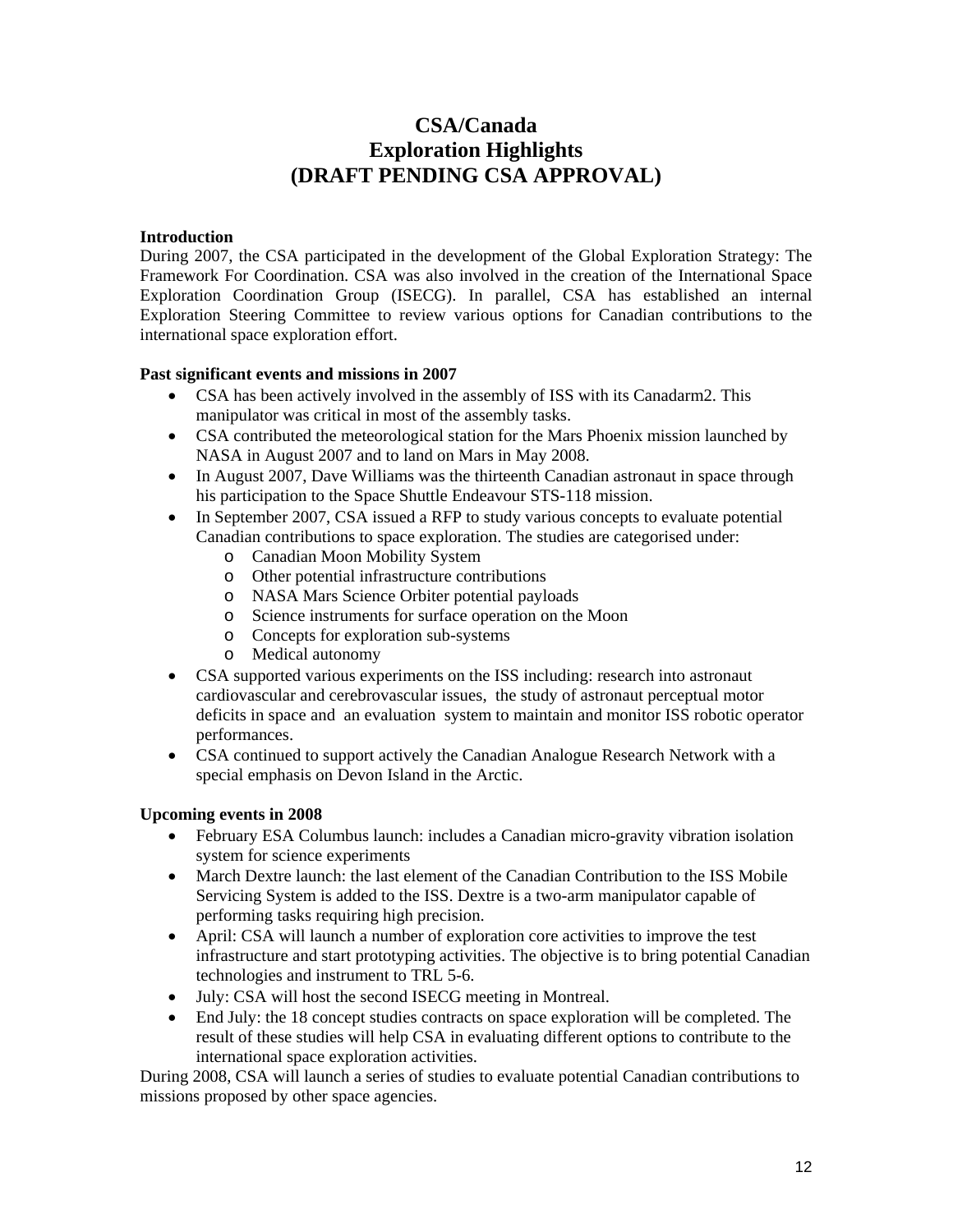# **CSIRO/Australia Exploration Highlights**

#### **Background**

Australia's national science agency the Commonwealth Scientific and Industrial Research Organisation (CSIRO; [http://www.csiro.au](http://www.csiro.au/)) represents Australia in the International Space Exploration Coordination Group (ISECG). Australia has played a small but significant role in space science since the earliest days of the space age, when cooperative research with the US in radio communications and tracking led to Australia's management of Australian-based ground stations in support of NASA programs ranging from earth orbiting and human space flight to solar system exploration. CSIRO manages operations of the Canberra Deep Space Communication Complex (CDSCC) in Canberra and the new Australian Tracking Facility (ATF) in Western Australia.

Although few Australian research flight projects have flown in recent years (e.g. WESTPAC/launched 1998; FEDSAT/launched 2002/cooperation with JAXA and NASA), Australia has provided components to a range of international flight projects and is at the forefront of Exploration-relevant technologies such as systems robotics, communications, biomedicine.

#### **Response to the Global Exploration Strategy**

Following the May 2007 publication of "The Global Exploration Strategy: The Framework for Cooperation", CSIRO convened an informal, inaugural workshop of government, academic and industrial scientists and engineers on August 21-22 to discuss possible Australian contributions to the Global Exploration Strategy. Based on the group's research and development strengths and the maturity of their areas of technology, on relevance to the national interest, on likelihood of international partnering, and on likelihood of industrial participation we saw two initial areas of focus emerging from the discussion. The first is in the areas of systems engineering, robotics and site characterization. The second area is in radiation damage to DNA and its mitigation. We have initiated dialogue with fellow ISECG members to identify potential opportunities for collaboration in research and flight projects in these areas. Also during this timeframe CSIRO has developed a draft Space Strategy for internal review and the Australian Academy of Science has developed a draft inaugural Decadal Plan for Space Science.

#### **Next Steps in 2008**

Australia's path to contributing to ISECG goals lies in international cooperation. Our growing informal working group will reconvene early in 2008. Based on response to our initial report we anticipate that our ad hoc group will continue expanding to include additional relevant activities and technologies even as we continue to pursue avenues for our initial areas of focus. We will pursue these through formal and informal meetings with ISECG members, participation in ISECG meetings and member events, and broadening our industrial outreach both domestically and with CSIRO's international industrial colleagues. Thus 2008 will be a year for furthering existing dialogues and identifying new possible partnerships.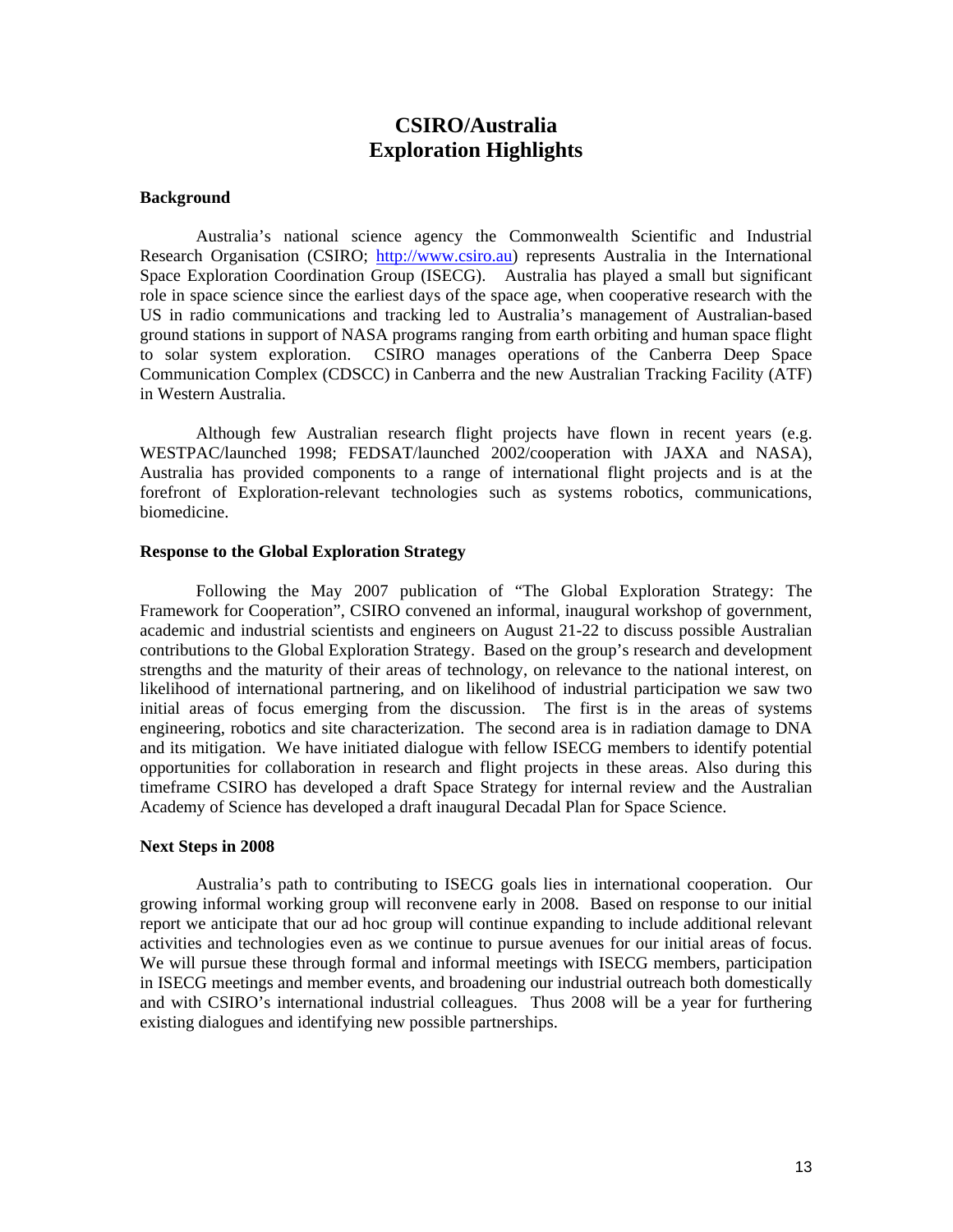# **DLR/Germany Exploration Highlights**

In November 2006 DLR held a national Conference on Exploration in Dresden, Germany.

In the course of this event, it became very clear, that the Moon is a challenging topic and that many scientific questions to be answered are still open. Common sense among the participants was that a German Moon-Orbiter-Mission is a promising option. A joint proposal for a Lunar Exploration Orbiter (LEO) was released by the end of January 2007 by leading German science institutes. LEO will orbit the Moon at an altitude of about 50 km. Over a 4 years period our Earth neighbour will be completely mapped  $(< 1m)$  with a high resolution multi-spectral stereo camera. Additional innovative instruments will provide data on topography, morphology, mineral composition, regolith structure and abundance as well as on the gravitational and the magnetic field.

The Phase 0 study on LEO as a competitive investigation based on a model payload was contracted to German space industry mid 2007. Study results confirmed the feasibility of the mission. In autumn 2007,the instrument selection process was refined by an announcement of opportunity. A follow-on peer review defined the scientific equipment for LEO.A political decision on the realization of the project is expected within the next months.

Throughout 2007 three other industrial studies had been granted .

The "Mona Lisa" study was completed in May 2007. The study evaluated the national expertise and competence in the various fields related to robotic Moon landing missions. Two reference missions were selected for detailed analysis. Biological habitation on the moon and the necessary H/W was examined as well as concepts for sampling of lunar material at and outside the polar regions.

The study "Lunar Applications & Lander technologies" has looked at technologies for soft precise landing. In particular, lander layouts were analyzed. This led to the definition of preliminary designs, technology needs (involving key technologies) and workable solutions for demonstrators.

The on-going "Scientific and Robotic Lunar Mission" study deals with exploration on the Moon´s surface. The main task of the study is to refine payload demands and mission requirements. A mobile payload will be evaluated especially with respect to mass and mission efficiency by using rovers, crawlers or other robotic devices.

In November 2007 DLR hosted together with ESA the first meeting of the International Space Exploration Coordination Group (ISECG) in Berlin with participation of 12 space agencies. This meeting was held just before the International Space Exploration Conference organized by ESA and DLR. Approximately 400 representatives from space agencies, industries, media as well as politicians and scientists participated in this conference, which emphasized on the European planning steps and the decision content of the next ESA ministerial space conference, in autumn 2008. This conference received great attention in the press and public in Germany.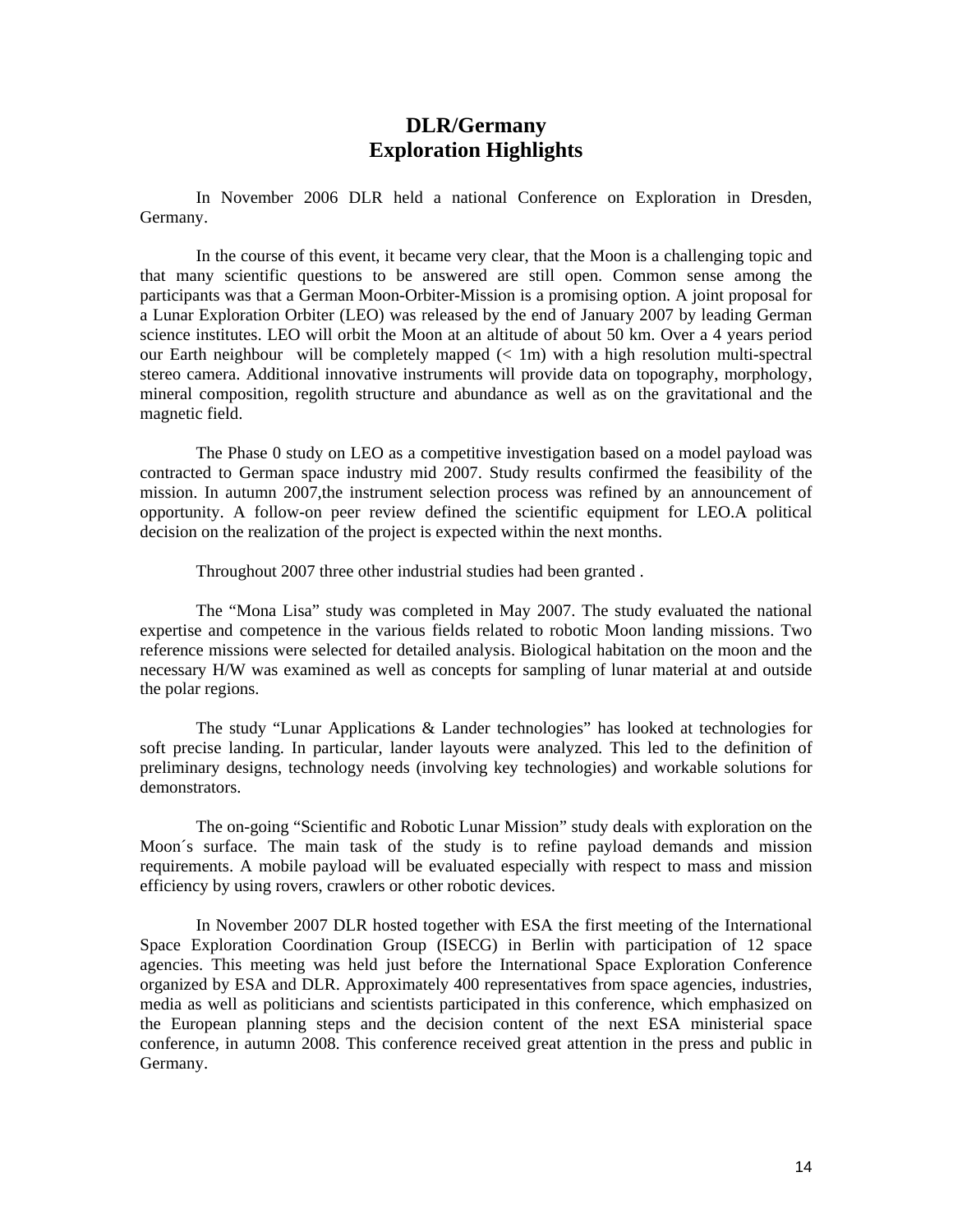# **ESA/Europe Exploration Highlights**

2007 has been a landmark year for ESA and the European participation in the International Space Station with the long awaited installation of the European-built Node 2 'Harmony' and the installation of the European Laboratory 'Columbus' into Shuttle Atlantis (STS-122/1E) ready for launch in early February 2008. European astronauts have contributed to the further assembly of the ISS reinforcing the European role as an active partner in this international endeavour.

The first European automated cargo ATV, dubbed Jules Verne, was shipped to Kourou in French Guyana, where it underwent final testing and integration to ready it for launch atop of an Ariane 5 rocket. The ATV will serve as supply ship to the ISS, increasing significantly the supply capability towards the Station.

During the year 2007 key milestones were completed for the European exobiology robotic mission to Mars, ExoMars, and the mission is progressing well towards the scheduled launch date of 2013. An enhanced mission configuration was decided during the course of 2007 that will make the mission more robust and will accommodate more scientific payload. The required additional funding will be secured at the end of 2008.

European exploration scenarios were elaborated in consultation with the European stakeholders through several thematic workshops in the UK, Italy and Germany, including the  $3<sup>rd</sup> ESA/ASI$ Workshop on International Cooperation for Sustainable Space Exploration. Moon and Mars architecture studies were carried out in a series of parallel industrial studies. A Phase A study for a Mars Sample Return mission was continued and provided, among other things, inputs to the definition of MSR precursor missions. These precursor mission concepts target both the Moon and Mars. A final decision as to whether and which precursor mission will be carried out is due at the end of 2008. In the meantime ESA has played a proactive role in the establishment and activities of an International Mars Architecture for the Return of Sample (IMARS) subgroup under the IMEWG. Aim of this subgroup is to develop a common understanding of an international Mars Sample Return mission to be carried out towards 2020.

Development activities for generic exploration technologies continued throughout 2007 and included work on habitation modules (e.g.SpaceHaven) and life support systems.

As far as robotic missions are concerned Mars Express, that has been orbiting Mars since December 2003, continued its successful gathering of data while Venus Express is being operated in the orbit of Venus since April 2006 and Rosetta continues its journey to its target comet.

Mission proposals were submitted in response to the call initiating the first planning cycle of the Cosmic Vision 2015-2025 long term plan. The Call produced a broad list of mission proposals among which a mission to Saturn, one to Jupiter and one NEO sample return were retained for further studies before the next down selection to 1 mission, with an expected launch date in 2017 or 2018.

## **Upcoming significant events**

Launch of Columbus with 2 European astronauts, of which one will stay on board ISS for a full increment and will initiate research activities after on orbit activation and verification

Launch of the first ATV, which will bring cargo to ISS and also reboost the station

Council at Ministerial level in November 2008 which will decide on major programmes for the next 3 years, including exploration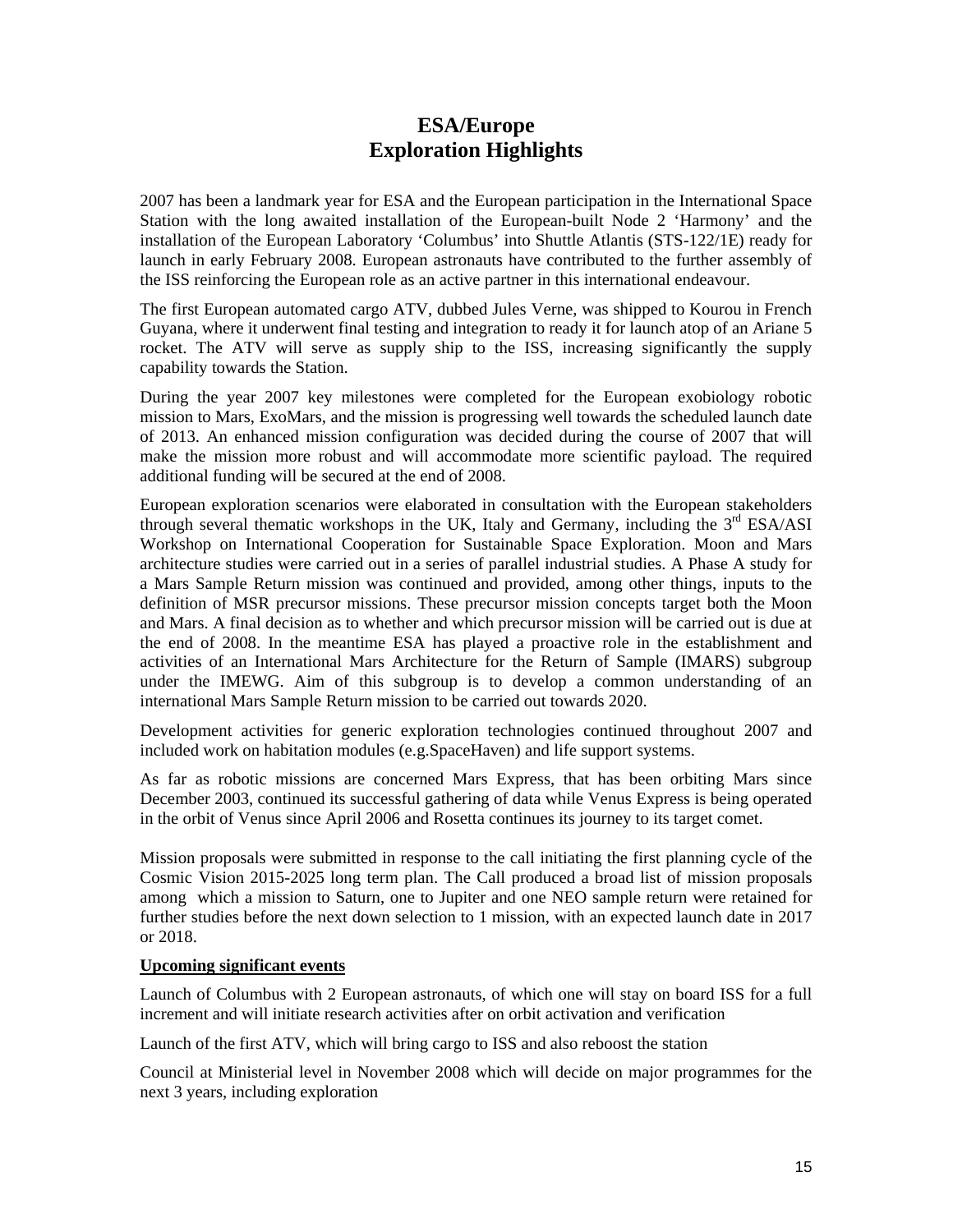# **JAXA-JSPEC/Japan Exploration Highlights**

The year of 2007 was the most memorable year for JAXA on the space exploration. The Selenological and Engineering Explorer (SELENE), nicknamed "KAGUYA" was launched from JAXA's Tanegashima Space Center by the H-IIA launch vehicle flight  $13<sup>th</sup>$  in September  $14<sup>th</sup>$ . The major objectives of the KAGUYA mission are to obtain scientific data of the lunar origin and evolution and to develop the technology for the future lunar exploration. KAGUYA consists of a main orbiting satellite at about 100km altitude and two small satellites (Relay Satellite and VRAD Satellite) in polar orbit. The orbiters carry fourteen instruments for scientific investigation of the Moon, on the Moon, and from the Moon as well as the HDTV.



The Earth-set from near south pole of the Moon taken by Kaguya's onboard HDTV camera

The operation mode of the KAGUYA was shifted to regular operations from its initial verification on December 21st as we were able to acquire satisfactory verification results for all fifteen observation missions.

In March 7<sup>th</sup>-9th, JAXA was pleased to host the Kyoto Workshop for Global Space Exploration Strategy with fourteen space organizations. During this workshop, we agreed common understanding of a shared view of space exploration which reflects each organisation's interests and priorities. This concept was elaborated in the document entitled "Global Exploration Strategy: A Framework for Coordination". Simultaneously, as the outreach and the promotion activities for national public and stakeholders, we held the Space Exploration Symposium with national and international speakers to review past effort and to perspect future space exploration activities. Soon after the succesful two events, in April 1<sup>st</sup>, JAXA was established new branch for space exploration activities which is called JAXA's Space Exploration Center (JSPEC). The core task of the JSPEC are both robotics and human lunar and other planetary exploration activities.

In 2008, JAXA/JSPEC will conduct SELENE-2 and Hayabusa follow-ons (Hayabusa-2 and Marco Polo) phase A studies. SELENE-2 is the mission which consists of the lunar lander and rover to establish soft-landing technology and in-situ detail observation on lunar surface. Hayabusa follow-ons are the exploration of the different types of primitive bodies to solve the origin of the solar system and to establish sumple return technology. JAXA/JSPEC is conducting these missions with international cooperation. The first International Primitive body Exploration Working Group (IPEWG) meeting (was/is) held in Okinawa, Japan in January to aim international coordination acting on the ISECG's mind. Regarding human space activities, which is also our interest, we are currently focusing on the International Space Station (ISS) program. In 2008, the first two elements of Japanese Experiment Module (JEM) nicknamed "KIBO" (hope) will be launched by two Space Shuttle launches. Japanese astronauts will fly for the construction as well as the expedition mission in the ISS. New technology development and strategic study for the next human space activities such as human lunar exploration are also underway.